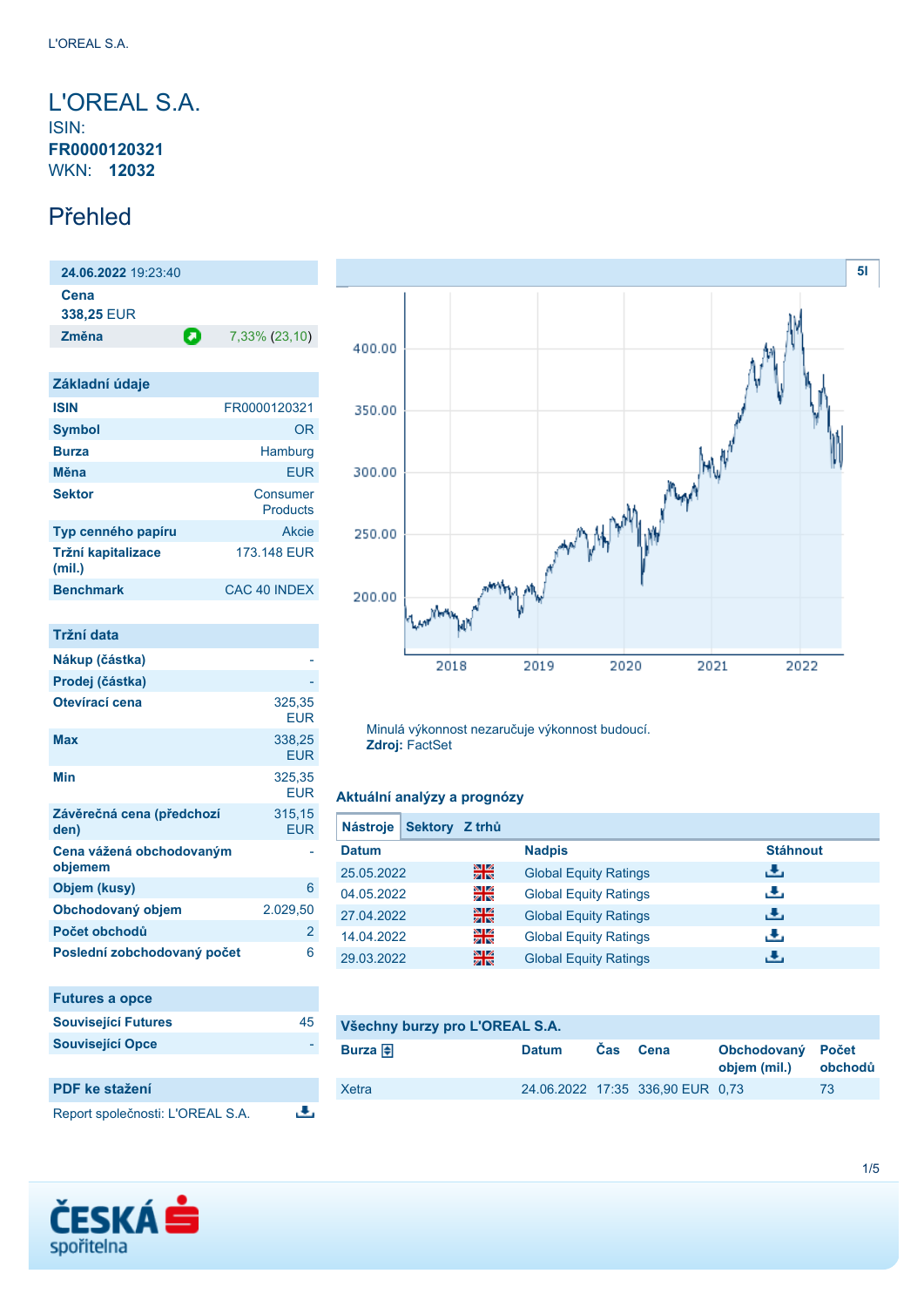| Vienna Stock Exchange                                    |  | 24.06.2022 17:32 338,25 EUR 0,00   | $\overline{2}$ |
|----------------------------------------------------------|--|------------------------------------|----------------|
| Tradegate                                                |  | 24.06.2022 22:26 338,95 EUR 0.40   | 112            |
| Stuttgart                                                |  | 24.06.2022 19:30 338.15 EUR 0.02   | 13             |
| <b>SIX Swiss Exchange</b>                                |  | 14.04.2022 17:35 411,35 CHF 0,00   | 1              |
| <b>Munich</b>                                            |  | 24.06.2022 08:03 326,20 EUR 0,00   | 1              |
| London Stock Exchange<br><b>European Trade Reporting</b> |  | 24.06.2022 17:30 337,75 EUR 0,00   | 4              |
| Hanover                                                  |  | 24.06.2022 16:48 336,80 EUR 0,00   | $\mathcal{P}$  |
| Hamburg                                                  |  | 24.06.2022 19:23 338,25 EUR 0,00   | $\overline{2}$ |
| Frankfurt                                                |  | 24.06.2022 17:08 337,50 EUR 0.03   | 6              |
| <b>FINRA other OTC Issues</b>                            |  | 24.06.2022 21:56 345,50 USD 0.39   | 33             |
| <b>Euronext Paris</b>                                    |  | 24.06.2022 17:37 336,85 EUR 164,78 | 16.028         |
| <b>Duesseldorf</b>                                       |  | 24.06.2022 19:00 336,95 EUR 0,00   | 10             |
| Borsa Italiana MTF Trading<br><b>After Hours</b>         |  | 04.03.2022 19:07 323,20 EUR 0,01   | 4              |
| Borsa Italiana MTF Global<br><b>Equity Market</b>        |  | 24.06.2022 17:35 336,95 EUR 0,00   | 1              |
| <b>Berlin</b>                                            |  | 24.06.2022 11:57 329,90 EUR 0,00   | $\overline{2}$ |

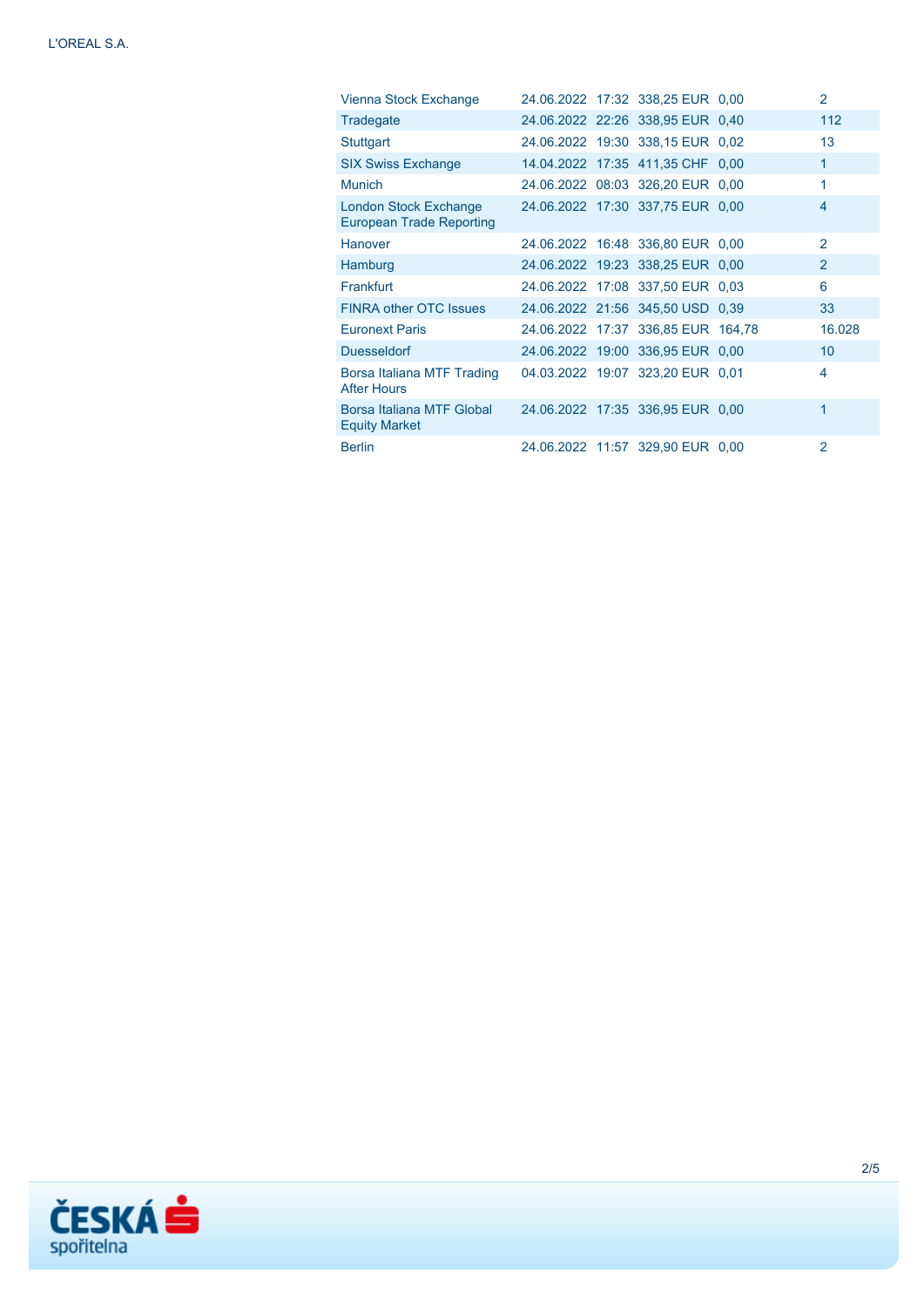# Detaily

**24.06.2022** 19:23:40

**Cena 338,25** EUR

**Změna** 7,33% (23,10)

| Základní údaje               |                      |
|------------------------------|----------------------|
| <b>ISIN</b>                  | FR0000120321         |
| <b>Symbol</b>                | 0R                   |
| <b>Burza</b>                 | Hamburg              |
| Měna                         | <b>FUR</b>           |
| <b>Sektor</b>                | Consumer<br>Products |
| Typ cenného papíru           | <b>Akcie</b>         |
| Tržní kapitalizace<br>(mil.) | 173.148 EUR          |
| <b>Benchmark</b>             | CAC 40 INDEX         |

| Tržní data                          |                      |
|-------------------------------------|----------------------|
| Nákup (částka)                      |                      |
| Prodej (částka)                     |                      |
| Otevírací cena                      | 325,35<br>EUR        |
| <b>Max</b>                          | 338,25<br><b>EUR</b> |
| Min                                 | 325,35<br>FUR        |
| Závěrečná cena (předchozí<br>den)   | 315,15<br><b>EUR</b> |
| Cena vážená obchodovaným<br>objemem |                      |
| Objem (kusy)                        | 6                    |
| Obchodovaný objem                   | 2.029,50             |
| Počet obchodů                       | 2                    |
| Poslední zobchodovaný počet         | 6                    |

#### **Výkonnost a riziko**

|                   | 6m                  | 1r       | 3r        |
|-------------------|---------------------|----------|-----------|
| Výkonn. (%)       | $-19.97\% -13.32\%$ |          | $+32,39%$ |
| Výkonn.<br>(abs.) | $-84.40$            | $-52.00$ | $+82.75$  |
| <b>Beta</b>       | 1,04                | 1,01     | 0,79      |
| <b>Volatilita</b> | 33,76               | 27,63    | 26,24     |



Minulá výkonnost nezaručuje výkonnost budoucí. **Zdroj:** FactSet

| <b>Ceny</b>                           |                         |
|---------------------------------------|-------------------------|
| Ø cena 5 dní  Ø objem 5 dní (ks.)     | 318,64 EUR (20)         |
| Ø cena 30 dní  Ø objem 30 dní (ks.)   | 318,12 EUR (26)         |
| Ø cena 100 dní  Ø objem 100 dní (ks.) | 341,87 EUR (61)         |
| Ø cena 250 dní  Ø objem 250 dní (ks.) | 372,78 EUR (76)         |
| <b>YTD Max</b> datum                  | 433,70 EUR (05.01.2022) |
| <b>YTD Min   datum</b>                | 301,75 EUR (14.06.2022) |
| 52týdenní max.   datum                | 433,70 EUR (05.01.2022) |
| 52týdenní min.   datum                | 301,75 EUR (14.06.2022) |

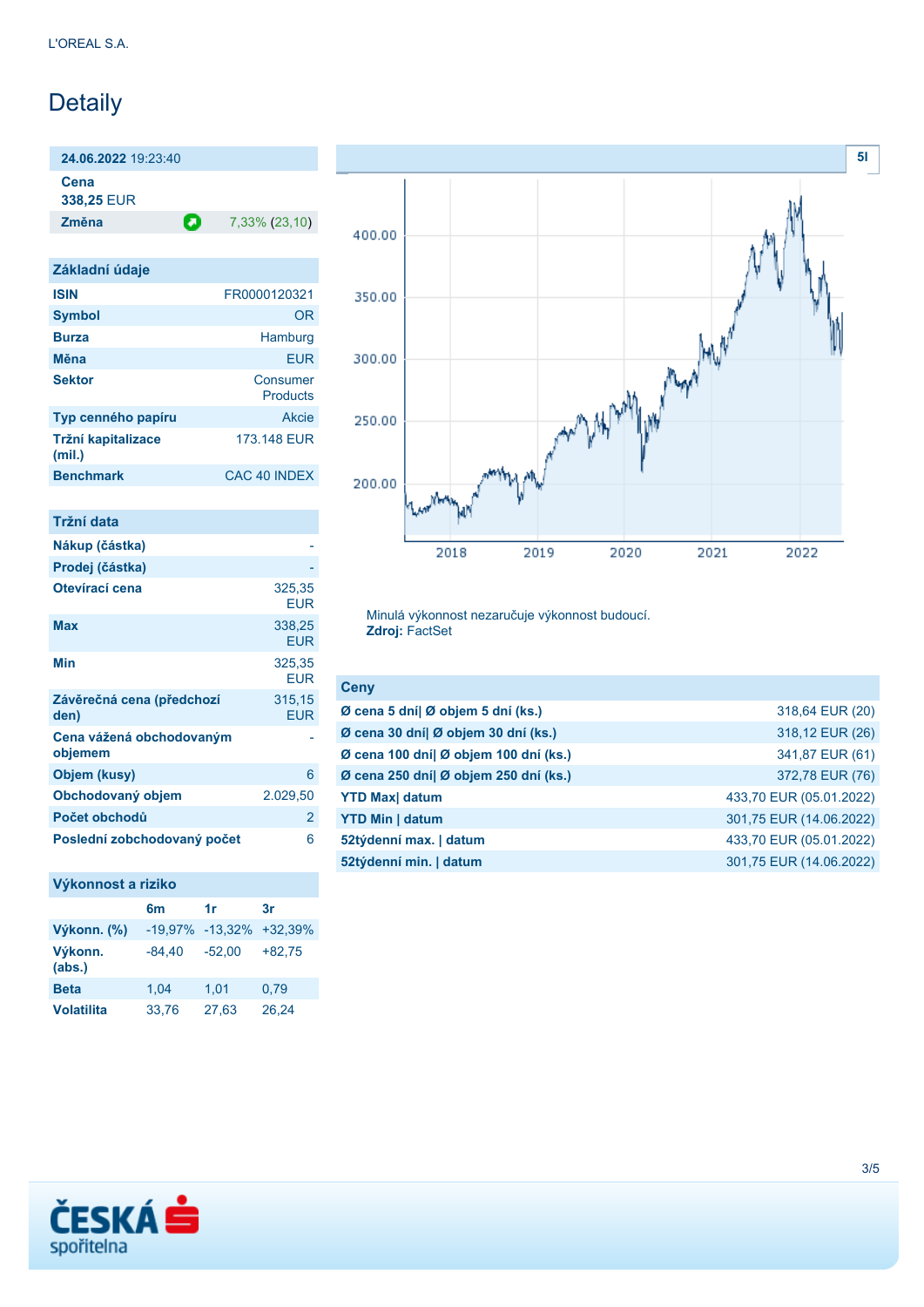## Profil společnosti

#### **Logo společnosti**



#### **Kontakty**

L'ORÉAL SA

| 41, rue Martre - 92117 Clichy |
|-------------------------------|
| Telefon: 33-1-47-56-70-00     |
| Fax:33-1-47-56-86-42          |
|                               |

[E-mail:-](mailto:-)

**PDF ke stažení**

Report společnosti: L'OREAL S.A.

**Profil společnosti**

J.

L'Oréal SA engages in the manufacture and sale of beauty and hair products. It operates through the following segments: Skincare and Sun Protection, Makeup, Haircare, Hair Coloring, Fragrances, and Others. The Others segment includes hygiene products as well as sales by American professional distributors with non-Group brands. The company was founded by Eugène Schueller in 1909 and is headquartered in Clichy, France.

| Členové představenstva               |                                             |  |
|--------------------------------------|---------------------------------------------|--|
| <b>Nicholas</b><br><b>Hieronimus</b> | <b>Chairman of Managing</b><br><b>Board</b> |  |
| Alexandra Palt                       | <b>Member of Executive</b><br>Committee     |  |
| <b>Alexis Perakis-</b><br>Valat      | <b>Member of Executive</b><br>Committee     |  |
| <b>Antoine Vanlaeys</b>              | <b>Member of Executive</b><br>Committee     |  |
| <b>Asmita Dubey</b>                  | <b>Member of Executive</b><br>Committee     |  |
| <b>Barbara</b><br>Lavernos           | <b>Member of Executive</b><br>Committee     |  |
| <b>Blanca Juti</b>                   | <b>Member of Executive</b><br>Committee     |  |
| Christophe<br><b>Babule</b>          | <b>Member of Executive</b><br>Committee     |  |
| <b>Cyril Chapuy</b>                  | <b>Member of Executive</b><br>Committee     |  |
| Fabrice<br>Megarbane                 | <b>Member of Executive</b><br>Committee     |  |
| Frederic Rozé                        | <b>Member of Executive</b><br>Committee     |  |
| Jean-Claude le<br>Grand              | <b>Member of Executive</b><br>Committee     |  |
| <b>Myriam Cohen-</b><br>Welgryn      | <b>Member of Executive</b><br>Committee     |  |
| <b>Omar Hajeri</b>                   | <b>Member of Executive</b><br>Committee     |  |
| Stéphane<br>Rinderknech              | <b>Member of Executive</b><br>Committee     |  |
| <b>Vianney Derville</b>              | <b>Member of Executive</b><br>Committee     |  |
| <b>Vincent Boinay</b>                | <b>Member of Executive</b><br>Committee     |  |
| <b>Vismay Sharma</b>                 | <b>Member of Executive</b><br>Committee     |  |

| Představenstvo společnosti                     |                                                 |
|------------------------------------------------|-------------------------------------------------|
| Jean-Paul Agon                                 | Chairman of<br>Supervisory<br><b>Board</b>      |
| Belén Garijo López                             | Member of<br><b>Supervisory</b><br><b>Board</b> |
| <b>Ilham Kadri</b>                             | Member of<br>Supervisory<br><b>Board</b>        |
| <b>Alexandre Ricard</b>                        | Member of<br><b>Supervisory</b><br><b>Board</b> |
| Ana Sofia de Melo O.<br>do Amaral Aparicio     | Member of<br>Supervisory<br><b>Board</b>        |
| <b>Béatrice Guillaume-</b><br>Grabisch         | Member of<br><b>Supervisory</b><br><b>Board</b> |
| <b>Fabienne Isabelle</b><br><b>Dulac</b>       | Member of<br>Supervisory<br><b>Board</b>        |
| <b>Françoise Bettencourt-</b><br><b>Meyers</b> | Member of<br><b>Supervisory</b><br><b>Board</b> |
| Georges Liarokapis                             | Member of<br>Supervisory<br><b>Board</b>        |
| <b>Jean-Victor Meyers</b>                      | Member of<br>Supervisory<br><b>Board</b>        |
| <b>Nicolas Meyers</b>                          | Member of<br>Supervisory<br><b>Board</b>        |
| <b>Patrice Caine</b>                           | Member of<br>Supervisory<br><b>Board</b>        |
| <b>Paul Bulcke</b>                             | Member of<br>Supervisory<br><b>Board</b>        |
| <b>Sophie Clamens</b>                          | Member of<br>Supervisory<br><b>Board</b>        |
| Virginie Sarah S.<br>Morgon                    | Member of<br>Supervisory<br><b>Board</b>        |